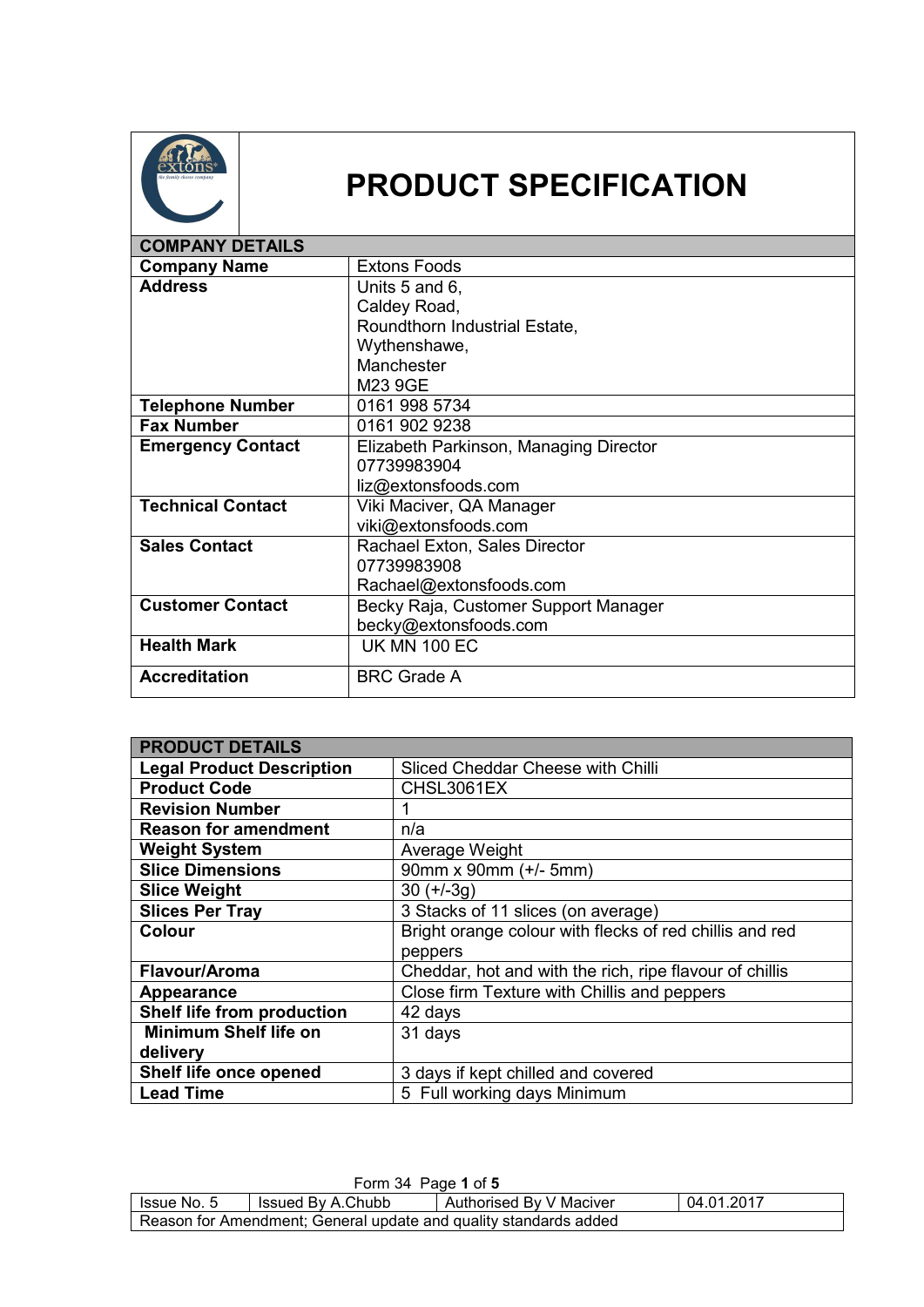| <b>INGREDIENTS (Raw Materials and Additives Including E Numbers)</b> |             |                       |                        |
|----------------------------------------------------------------------|-------------|-----------------------|------------------------|
| Ingredients                                                          | Composition | <b>Quality Checks</b> | Country of Origin      |
| Cheddar Cheese (pasteurised                                          | 98.47%      | Daily                 | Ireland/UK             |
| cow's MILK, starter culture.                                         |             |                       |                        |
| rennet, salt)                                                        |             |                       |                        |
| <b>Red Bell Peppers</b>                                              | 0.49%       | Daily Visual          | China                  |
| <b>Crushed Chillis</b>                                               | 0.49%       | Daily Visual          | India                  |
| Potassium Sorbate                                                    | 0.06%       | Daily visual          | China                  |
| (Preservative)                                                       |             |                       |                        |
| Water (To dissolve potassium                                         | 0.06%       | Daily visual          | <b>Yorkshire Water</b> |
| sorbate – does not need to be                                        |             |                       |                        |
| declared)                                                            |             |                       |                        |

| <b>NUTRITIONAL INFORMATION PER 100G</b> |                   |  |
|-----------------------------------------|-------------------|--|
| <b>PARAMETER</b>                        | Value per 100g    |  |
| Energy kJ                               | 1702              |  |
| <b>Energy Kcal</b>                      | 411               |  |
| <b>Protein</b>                          | 24.9              |  |
| Carbohydrate                            | 0.1               |  |
| Of which sugars                         | 0.1               |  |
| Of which starch                         |                   |  |
| Fat                                     | 34.5              |  |
| Of which saturates                      | 21.6              |  |
| <b>Monounsaturated</b>                  | 10.1              |  |
| Polyunsaturated                         | 1.0               |  |
| <b>Fibre</b>                            | 0                 |  |
| <b>Salt</b>                             | 1.7               |  |
| Sodium                                  | 680 <sub>mg</sub> |  |

| <b>CHEMICAL STANDARDS</b> |                |                |
|---------------------------|----------------|----------------|
| <b>Parameter</b>          | <b>Minimum</b> | <b>Maximum</b> |
| <b>Moisture</b>           | 33             | 39             |
| Fat                       | 31             | 27             |
| <b>FDM</b>                | 48             | 56             |
| <b>Salt</b>               | ◠              | c<br>⌒         |

| <b>MICROBIOLOGICAL STANDARDS</b> |                     |                 |  |
|----------------------------------|---------------------|-----------------|--|
| <b>Micro-organisms</b>           | Target/g            | Max/g           |  |
| Coliforms                        | $20$                | 1000            |  |
| E.coli                           | $20$                | 20              |  |
| Staph aureus                     | $20$                | 20              |  |
| Yeasts                           | < 500               | 100,000         |  |
| <b>Moulds</b>                    | < 500               | 1000            |  |
| Salmonella                       | Not Detected in 25g | Detected in 25g |  |
| Listeria                         | Not Detected in 25g | Detected in 25g |  |

| Form 34 Page 2 of 5                                              |                   |                         |            |
|------------------------------------------------------------------|-------------------|-------------------------|------------|
| Issue No. 5                                                      | Issued By A.Chubb | Authorised By V Maciver | 04.01.2017 |
| Reason for Amendment; General update and quality standards added |                   |                         |            |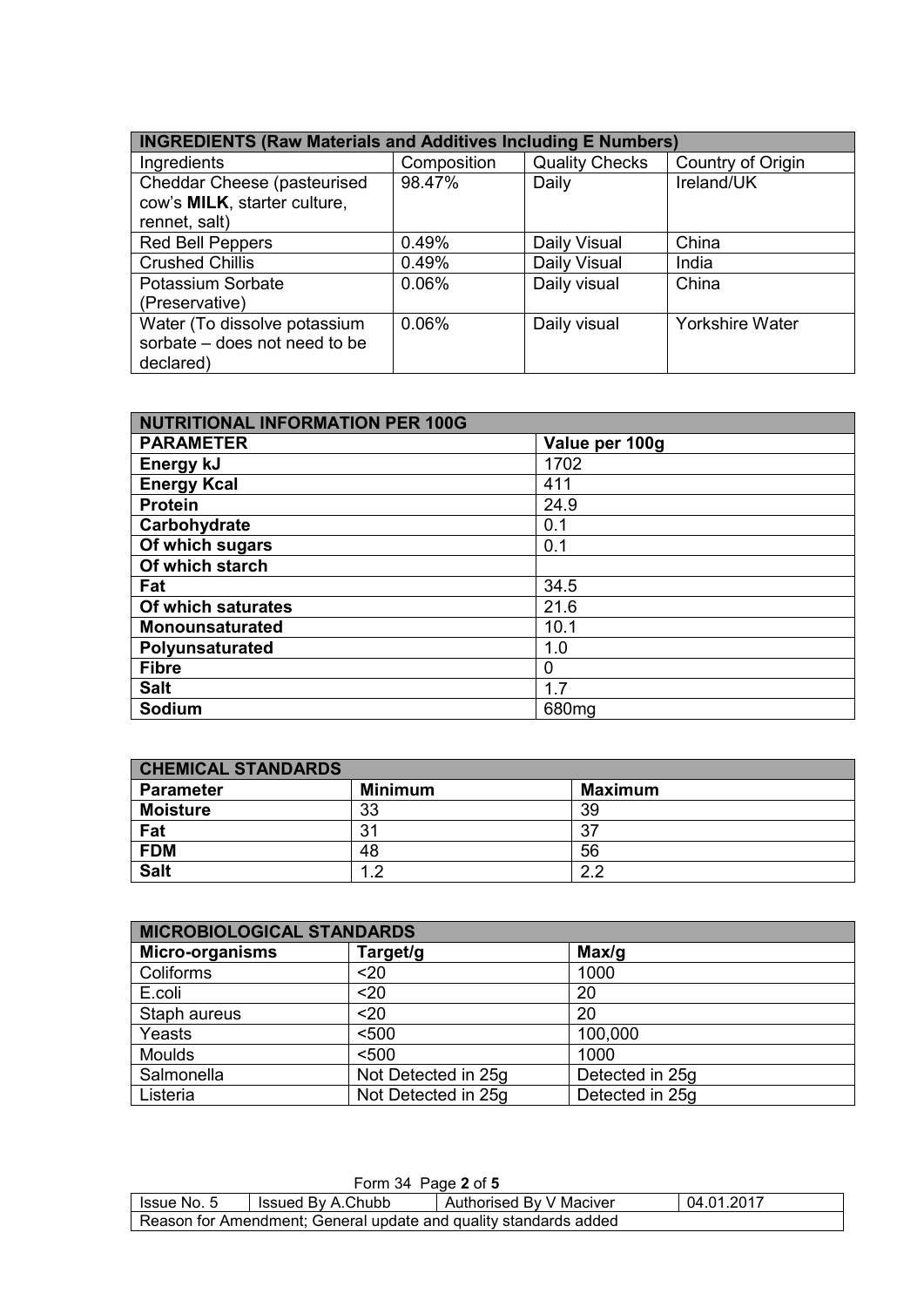| <b>QUALITY STANDARDS</b>           |                     |                                |
|------------------------------------|---------------------|--------------------------------|
| <b>ACCEPTABLE</b>                  | <b>SATISFACTORY</b> | <b>NOT ACCEPTABLE</b>          |
|                                    |                     |                                |
|                                    |                     |                                |
|                                    |                     |                                |
|                                    |                     |                                |
|                                    |                     |                                |
|                                    |                     |                                |
| Good and clean, Free from off -    | Smooth slices, few  | Off flavours. Excessive        |
| flavours. Smooth slices and easily | cracks but easily   | cracking, slices sticking      |
| pealable with flecks of red chilli | peelable            | together, weight and sizes     |
| and peppers. Weight and sizes in   |                     | not in tolerance. No flecks of |
| tolerance.                         |                     | red chilli or peppers.         |

| <b>FOOD TOLERANCE INFORMATION</b>                              |                            |
|----------------------------------------------------------------|----------------------------|
| This Product is:                                               |                            |
|                                                                |                            |
| Suitable for vegetarians                                       | Y                          |
| Suitable for vegans                                            | <b>N- Contains MILK</b>    |
| <b>Suitable for Coeliacs</b>                                   | Ý                          |
| <b>Suitable for Diabetics</b>                                  | N                          |
| Suitable for Lactose Intolerant                                | <b>N</b> - Contains MILK   |
| <b>Halal Certified</b>                                         | N                          |
| <b>Kosher Certified</b>                                        | N                          |
| Free from cereals containing gluten( wheat, rye, barley, oats, | Y                          |
| spelt, kumat or their hybridised strains) and products thereof |                            |
| Free from MRM                                                  | Y                          |
| Free from crustaceans and products thereof                     | Y                          |
| Free from molluscs and products thereof                        | Ÿ                          |
| Free from fish and products thereof                            | $\overline{\mathsf{Y}}$    |
| Free from milk and products thereof                            | N- Cow's MILK              |
| Free from Egg/Egg Products/Albumen                             | Y                          |
| Free from soybeans and products thereof                        | Ý                          |
| <b>Free from Natural Colours</b>                               | Y                          |
| <b>Free from Artificial Colours</b>                            | Y                          |
| <b>Free from Preservatives</b>                                 | N - Potassium Sorbate      |
| Free from MSG                                                  | Y                          |
| Free from Celery/Celery Derivatives                            | Y                          |
| Free from Mustard                                              | Ý                          |
| Free from Additives                                            | N- E535 in salt, Potassium |
|                                                                | <b>Sorbate</b>             |
| Free from Gluten                                               | Ý                          |
| Free from sesame seeds and products thereof                    | Ý                          |
| Free from Peanuts/Peanut Derivatives                           | Y                          |
| Free from Other Nuts/Nut Derivatives                           | Ÿ                          |
| Free from Nut Derived Oils                                     | Ý                          |
| Free from lupin and products thereof                           | Y                          |
| Free from genetically modified Ingredients                     | Y                          |
| Free from sulphur dioxide and sulphites at concentrations of   | Y                          |

Form 34 Page **3** of **5**

| Issue No. 5 | Issued By A.Chubb                                                | Authorised By V Maciver | 04.01.2017 |
|-------------|------------------------------------------------------------------|-------------------------|------------|
|             | Reason for Amendment; General update and quality standards added |                         |            |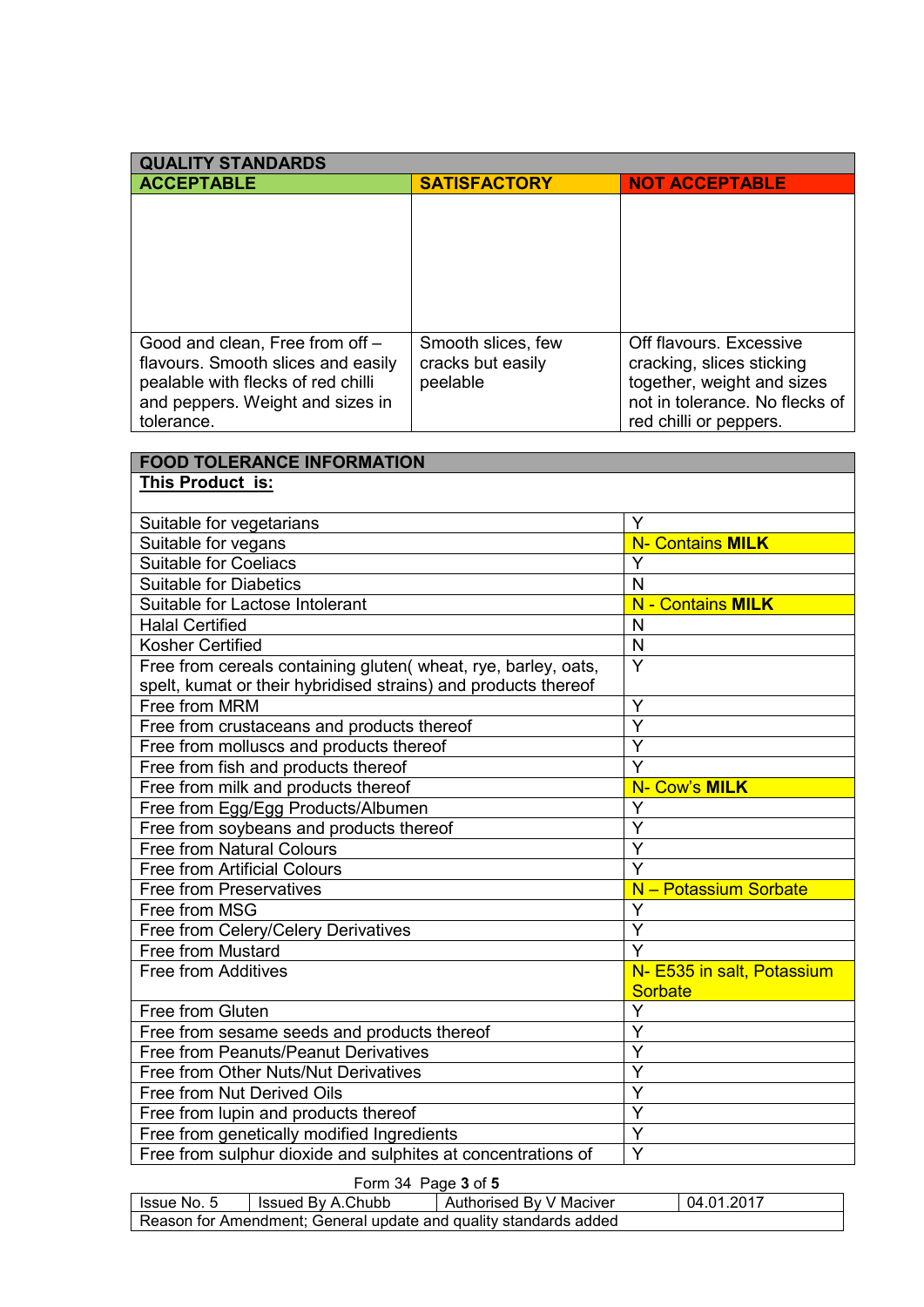## **METAL DETECTION**

Product metal detected at the start of production, every half hour and end of production. **Ferrous** 2.00mm

| I FEIIUUS.             | 2.0011111 |
|------------------------|-----------|
| <b>Non Ferrous</b>     | 2.50mm    |
| <b>Stainless Steel</b> | 3.50mm    |

|                                                 | <b>PACKAGING INFORMATION</b>                                                                                                                                                                                                                                                                                                                                                                                                                                                                                                                                                                                                                                                                                  |                                                        |  |  |  |
|-------------------------------------------------|---------------------------------------------------------------------------------------------------------------------------------------------------------------------------------------------------------------------------------------------------------------------------------------------------------------------------------------------------------------------------------------------------------------------------------------------------------------------------------------------------------------------------------------------------------------------------------------------------------------------------------------------------------------------------------------------------------------|--------------------------------------------------------|--|--|--|
| Is the product packed in a modified atmosphere? |                                                                                                                                                                                                                                                                                                                                                                                                                                                                                                                                                                                                                                                                                                               | Yes 80%Nitrogen 20% CO2                                |  |  |  |
| Inner per Outer                                 |                                                                                                                                                                                                                                                                                                                                                                                                                                                                                                                                                                                                                                                                                                               | $6 \times 1$ kg                                        |  |  |  |
|                                                 |                                                                                                                                                                                                                                                                                                                                                                                                                                                                                                                                                                                                                                                                                                               |                                                        |  |  |  |
|                                                 | <b>INNER</b>                                                                                                                                                                                                                                                                                                                                                                                                                                                                                                                                                                                                                                                                                                  | <b>OUTER</b>                                           |  |  |  |
| <b>Material</b>                                 | PAO/PEM Blue Top film,<br>PVC Clear base web                                                                                                                                                                                                                                                                                                                                                                                                                                                                                                                                                                                                                                                                  | Brown Cardboard.<br>175K/170T                          |  |  |  |
| <b>Dimensions</b>                               | 320mm x 123mm x 45mm                                                                                                                                                                                                                                                                                                                                                                                                                                                                                                                                                                                                                                                                                          | 322mm x 237mm x 154mm                                  |  |  |  |
|                                                 |                                                                                                                                                                                                                                                                                                                                                                                                                                                                                                                                                                                                                                                                                                               |                                                        |  |  |  |
| <b>Thickness</b>                                | Top: 62um. Base: 450um.                                                                                                                                                                                                                                                                                                                                                                                                                                                                                                                                                                                                                                                                                       | 5 <sub>mm</sub>                                        |  |  |  |
| Weight                                          | 26 <sub>g</sub>                                                                                                                                                                                                                                                                                                                                                                                                                                                                                                                                                                                                                                                                                               | 236g                                                   |  |  |  |
| <b>Method of Closure</b>                        | <b>Heat sealed</b>                                                                                                                                                                                                                                                                                                                                                                                                                                                                                                                                                                                                                                                                                            | Tape                                                   |  |  |  |
| <b>Barcodes</b>                                 | 5060227270469                                                                                                                                                                                                                                                                                                                                                                                                                                                                                                                                                                                                                                                                                                 | 506022720476                                           |  |  |  |
|                                                 |                                                                                                                                                                                                                                                                                                                                                                                                                                                                                                                                                                                                                                                                                                               |                                                        |  |  |  |
| Labelling<br><b>Information</b>                 | Product Description, Contents, Weight, Best Before<br>and Nutritional Information                                                                                                                                                                                                                                                                                                                                                                                                                                                                                                                                                                                                                             | Date, Julian Code= Traceability, Health Mark, Allergen |  |  |  |
| <b>Picture of Labels</b>                        | <b>Chilli Cheese Slices</b><br>Packed in a protective atmosphere<br><b>Suitable for vegetarians</b><br><b>ALLERGY ADVICE: Contains MILK</b><br><b>MN 100</b><br>Ingredients:<br>Cheddar cheese (MILK), red bell<br>30 Grm - 1 Kg $\Theta$<br>peppers, crushed chillis.<br>Preservative:potassium sorbate.<br>LO045 19:36:48<br>NUTRITION per 100g<br><b>Best Before End: 28.03.17</b><br>1702kj / 411kcal<br>Energy<br>34.5 g<br><b>Total Fat</b><br>of which saturates 21.6 g<br>0.1 <sub>g</sub><br>Carbohydrate<br>0.1 <sub>g</sub><br>of which sugars<br>24.9g<br>Protein<br>"060227<br>1.7 <sub>g</sub><br>Salt<br><b>CHSL3061EX</b><br>Keep chilled - store at 0C - + 5C, use within 3 days of opening. |                                                        |  |  |  |

| Form 34 Page 4 of 5                                              |                   |                         |            |  |  |
|------------------------------------------------------------------|-------------------|-------------------------|------------|--|--|
| Issue No. 5                                                      | Issued By A.Chubb | Authorised By V Maciver | 04.01.2017 |  |  |
| Reason for Amendment; General update and quality standards added |                   |                         |            |  |  |